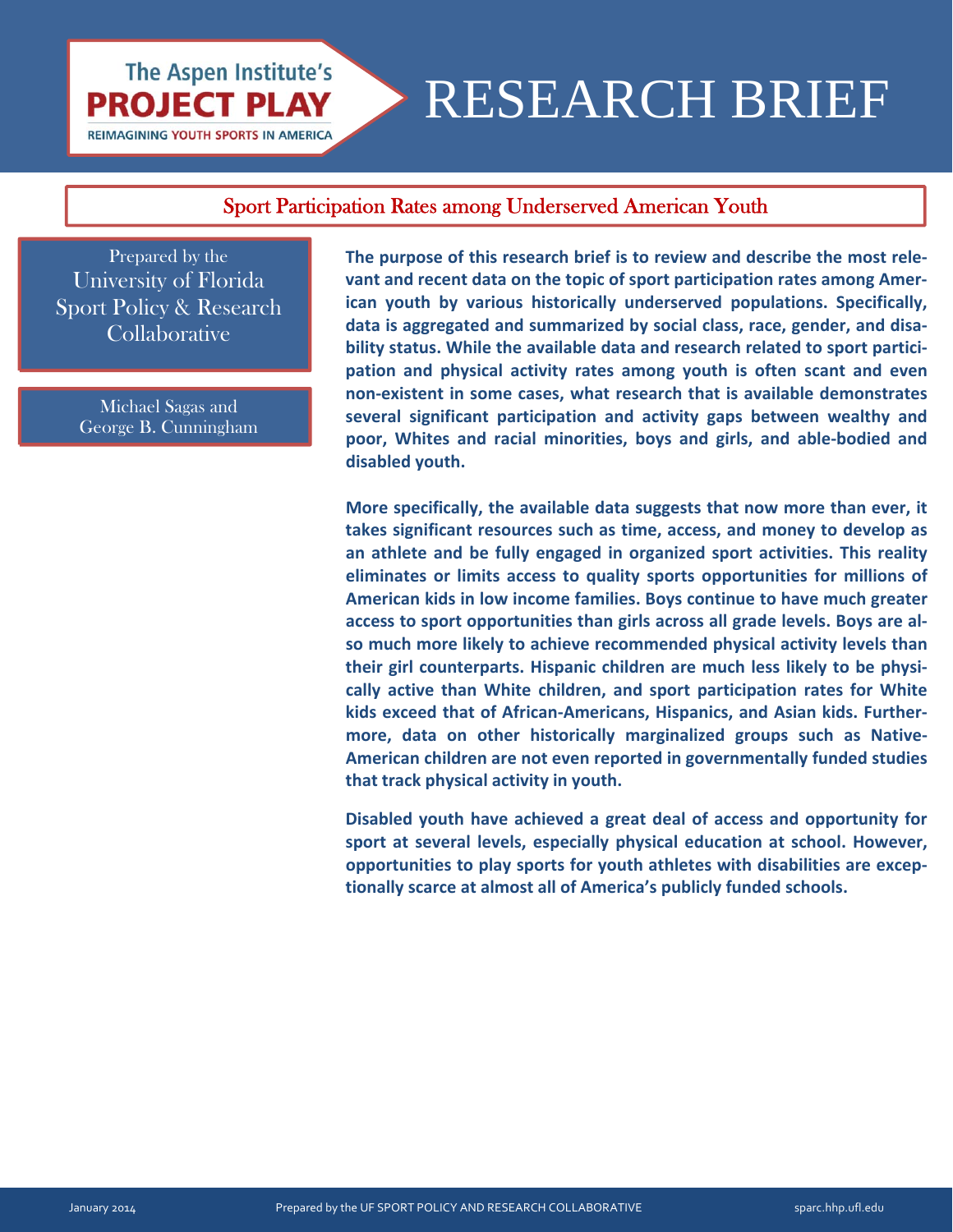government cuts, funding to sport pro‐ grams are often elim‐ inated. For example, during the most re‐ cent economic reces‐ sion in the U.S., news reports from around the country suggested that some schools in California were forced to cut entire middle school programs. Some districts in Flor‐ ida were forced to cut as much as 40% of

#### *Social Class and Socioeconomic Status Differences*

The evolving and complex youth sport system in the U.S. necessitates significant resources, such as time, access, and money, to develop as an athlete and play competi‐ tive sports. Indeed, economic means play an important role in the sport participation opportunities people en‐ joy.<sup>1</sup> Some of the most recent available data, which are

letes.

The inequalities to young people may be most prob‐ lematic to kids forced to gain their access to sport through publicly funded sources. Indeed, athletic op‐ portunities for children are also shaped by the econom‐ ic conditions of their schools and local communities.<sup>3</sup> As school districts continue to suffer from state and local

aggregated in this brief, clearly show that youth who have access to financial resources are much more likely to partici‐ pate in and gain from organized youth sport in American society. The actual financial costs involved in facil‐ itating a youth sport career at the elite levels range from an average of a few thousand dollars per

| Table 1. Households Participating in Team Sports by<br><b>Income Level and Selected Sports</b> |                                      |                                                             |                                                          |                                                            |                                                            |                                                              |  |  |
|------------------------------------------------------------------------------------------------|--------------------------------------|-------------------------------------------------------------|----------------------------------------------------------|------------------------------------------------------------|------------------------------------------------------------|--------------------------------------------------------------|--|--|
| <b>Household</b><br>Income                                                                     | <b>Total US</b><br><b>Households</b> | <b>All Sport</b><br><b>Participant</b><br><b>Households</b> | <b>Soccer</b><br><b>Participant</b><br><b>Households</b> | <b>Baseball</b><br><b>Participant</b><br><b>Households</b> | <b>Football</b><br><b>Participant</b><br><b>Households</b> | <b>Basketball</b><br><b>Participant</b><br><b>Households</b> |  |  |
| <b>Under</b><br>\$25,000                                                                       | 25%                                  | 15%                                                         | 11%                                                      | 12%                                                        | 15%                                                        | 15%                                                          |  |  |
| \$25,000 to<br>\$50,000                                                                        | 25%                                  | 19%                                                         | 18%                                                      | 21%                                                        | 20%                                                        | 21%                                                          |  |  |
| \$50,000 to<br>\$75,000                                                                        | 18%                                  | 19%                                                         | 17%                                                      | 19%                                                        | 24%                                                        | 22%                                                          |  |  |
| \$75,000 to<br>\$99,000                                                                        | 12%                                  | 14%                                                         | 17%                                                      | 18%                                                        | 15%                                                        | 16%                                                          |  |  |
| \$100,000<br>and over                                                                          | 20%                                  | 33%                                                         | 37%                                                      | 31%                                                        | 26%                                                        | 27%                                                          |  |  |

Notes. Data adapted from SGMA US Trends in Team Sports (2012). Figures include all participants (including adults and children) and only core participants for soccer, baseball, football, and basketball households.

year, to more than \$20,000 per year in some sports.<sup>2</sup> Thus, it is not surprising to see that, just from the per‐ spective of family income, participation in organized sports is not feasible for a majority of kids growing up in lower income families.

As can be gleaned from the data in Table 1, only 20% of U.S. households in 2009 reported an annual income of over \$100,000 per year, but 33% of households partici‐ pating in sports enjoy that income level. For some sports, the gaps between the average U.S. household and the average U.S. sport participant household is much greater. For example, in the sport of soccer, 54% of participant households reported an income of over \$75,000 compared to just 32% of American households at that same level.

Further evidence in the participation gap by family income levels can be gleaned from the 2008 Women's Sports Foundation *Go Out and Play* study, which surveyed over 2,000 kids in grades 3 through 12. As demonstrated by the data depicted in Ta‐ ble 2, the percentage of children not engaged in any sports was highest among those households reporting an annual fam‐ ily income of \$35,000 or less. The house‐ holds reporting annual family income of over \$75,000 per year reported the highest percentage of highly involved youth ath‐

their scheduled games. $4$ 

Findings from a recent Robert Wood Johnson Founda‐ tion Report<sup>5</sup> suggest there is a positive relationship between the SES profile of a secondary school in the US and student participation in formal sports at that school. For example, participation rates among students at high SES schools was 36.1% for  $8<sup>th</sup>$  graders, compared to just 24.6% among their peers in low SES schools. The gap had narrowed by the time students reached the  $12<sup>th</sup>$ grade, but differences still remained: 32.7% participa‐ tion rate for students at high SES schools and 26.3% participation among students in low SES schools. The Robert Wood Johnson Foundation report also demon‐ strated that participation rates among secondary stu‐ dents was highly associated with the number of func‐

| Table 2. Family Household Income |  |  |  |
|----------------------------------|--|--|--|
|----------------------------------|--|--|--|

| <b>Athletic Status</b>             | \$35,000 or<br><b>Less</b> | \$35,000 to<br>\$75,000 | \$75,000 or<br><b>Greater</b> |
|------------------------------------|----------------------------|-------------------------|-------------------------------|
| <b>Non-Athlete</b>                 | 38%                        | 35%                     | 27%                           |
| <b>Moderately Involved Athlete</b> | 48%                        | 49%                     | 49%                           |
| <b>Highly Involved Athlete</b>     | 14%                        | 16%                     | 24%                           |

Notes. Data adapted from the Women's Sports Foundation (2008). Moderately involved athletes play 1-2 sports per year. Highly involved athletes play 3 more more sport per year.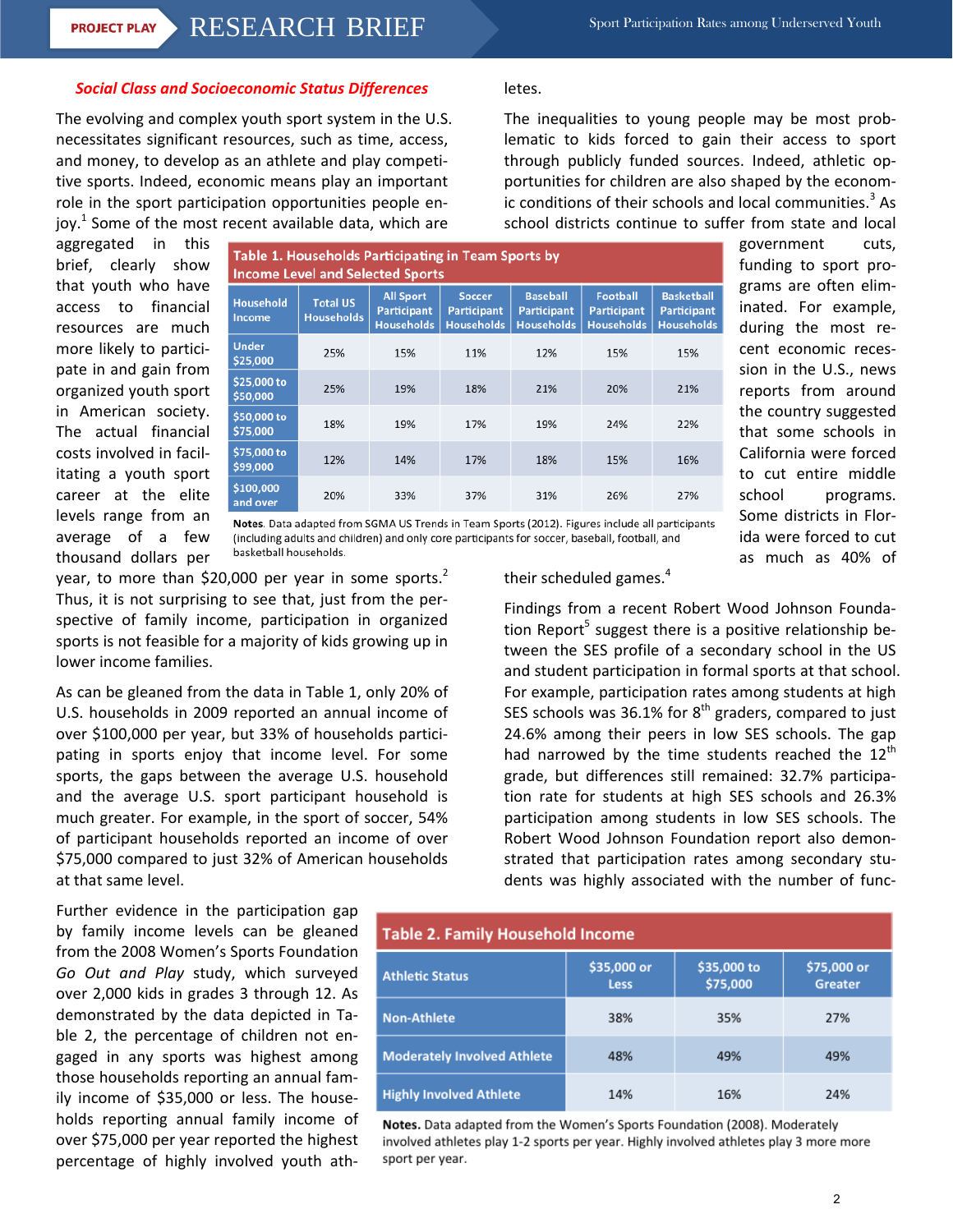tional sport facilities present at the school.

The available data show many factors con‐ tributing to different participation rates based on social class, including availability of facilities, resource gaps to pay coaches and officials, and little available equipment. In addition, the "pay‐to‐play" model that has evolved recently in public schools is also likely keeping children out of school sports. A 2012 C.S. Mott National Poll on Children's Health demonstrates these ef‐

fects. Data were collected from 814 randomly selected parents of children age 12‐17. Results show that over 60% of children who play school sports have had to pay an athletic fee to play for their school. Further, only 6% of the surveyed parents indicated that they have ever received a waiver of this fee. In lower income house‐ holds in this study, 19% of the respondents indicated a decrease in school sport participation due to the ex‐ pense involved in playing. The average overall costs re‐ ported by parents in this survey for school sports partic‐ ipation was \$381 per year, and the average "pay‐to‐play" fee was over \$90 per student. For low-income families with little in the way of power or discretionary income, these fees necessarily become prohibitive and limit par‐ ticipation rates.

#### *Gender Differences*

Participation rate gaps between boys and girls in sports and physical activity are still significant, though gender differences have steadily declined over the past three decades. Boys still have significantly greater access to community sports, sports in middle and high schools, and even among the wealthiest of university level ath‐ letic programs. Much of the participation gap today is likely a remnant of the myths that sport activities were not suited for girls and women. These included the no‐ tion that females were naturally frail, they lacked inter‐ est in sports, and physical activity could actually harm the female body.<sup>6</sup> Since the early 1970's, and especially in the past few decades, more enlightened thinking has allowed girls and women to gain considerable access to sport and physical activity. In fact, girls' sports participation since the enactment of Title IX in 1972 has in‐ creased 10 fold at the high school level alone. Yet, as can be gleaned from the data presented in this report, some 40 years after Title IX, significant gaps in participa‐ tion and physical activity achievement still exists for a majority of American girls.

Table 3. Reported Physical Activity for at Least 60 Minutes/Day During the Past Week, by Gender

|       |    |    |                                                             |     |     |     | <b>Very Active Students</b> |        |
|-------|----|----|-------------------------------------------------------------|-----|-----|-----|-----------------------------|--------|
|       |    |    | 0 Days   1 Day   2 Days   3 Days   4 Days   5 Days   6 Days |     |     |     |                             | 7 Days |
| iirls | 7% | 8% | 12%                                                         | 15% | 15% | 15% | 8%                          | 18%    |
| loys  | 6% | 8% | 7%                                                          | 11% | 15% | 17% | 9%                          | 30%    |

Notes. Data adapted from the Women's Sports Foundation (2008).

#### **Physical Activity Levels for Boys and Girls**

According to reports aggregated and reported on the Healthypeople.gov web portal, only 18.4% of students in the 9<sup>th</sup> through 12<sup>th</sup> grades currently meet the daily guidelines for aerobic physical activity of at least 60 minutes per day. A significant gender difference was noted for this variable as 24.8% of boys in grades 9‐12 do meet the daily guideline, compared to just 11.4% of girls. These gaps among adolescent girls and boys are mirrored in adult women and men. As of 2011, women are less likely to engage in moderate physical activity than men (45.4% to 52.4%). Women are also much less likely to meet the guidelines for daily physical activity than men (17.1% to 24.6%). Similarly, the 2008 study from the Women's Sports Foundation illustrated that boys were much more likely to be physically active than girls, as only 41% of the girls in this national study were physically active at least 5 days in the prior week com‐ pared to 56% of the boys in the sample. These data are depicted in Table 3.

The same report also noted significant participation gaps among boys and girls in organized and team sports. These differences existed across all age levels. As can be seen in Table 4 that is based on a 2007 survey of students, boys were much more likely to say they were involved in some form or another in "organized or team sports" than are girls, although the size of the participation gap did vary based on the age of the child.

| Table 4. Self-Reported Participation Rates by Grade and Gender |           |            |             |              |  |  |  |
|----------------------------------------------------------------|-----------|------------|-------------|--------------|--|--|--|
|                                                                | Grade 3-5 | Grades 6-8 | Grades 9-10 | Grades 11-12 |  |  |  |
| <b>Girls</b>                                                   | 70%       | 72%        | 68%         | 64%          |  |  |  |
| <b>Boys</b>                                                    | 79%       | 77%        | 70%         | 69%          |  |  |  |

Notes. Data adapted from Women's Sports Foundation (2008).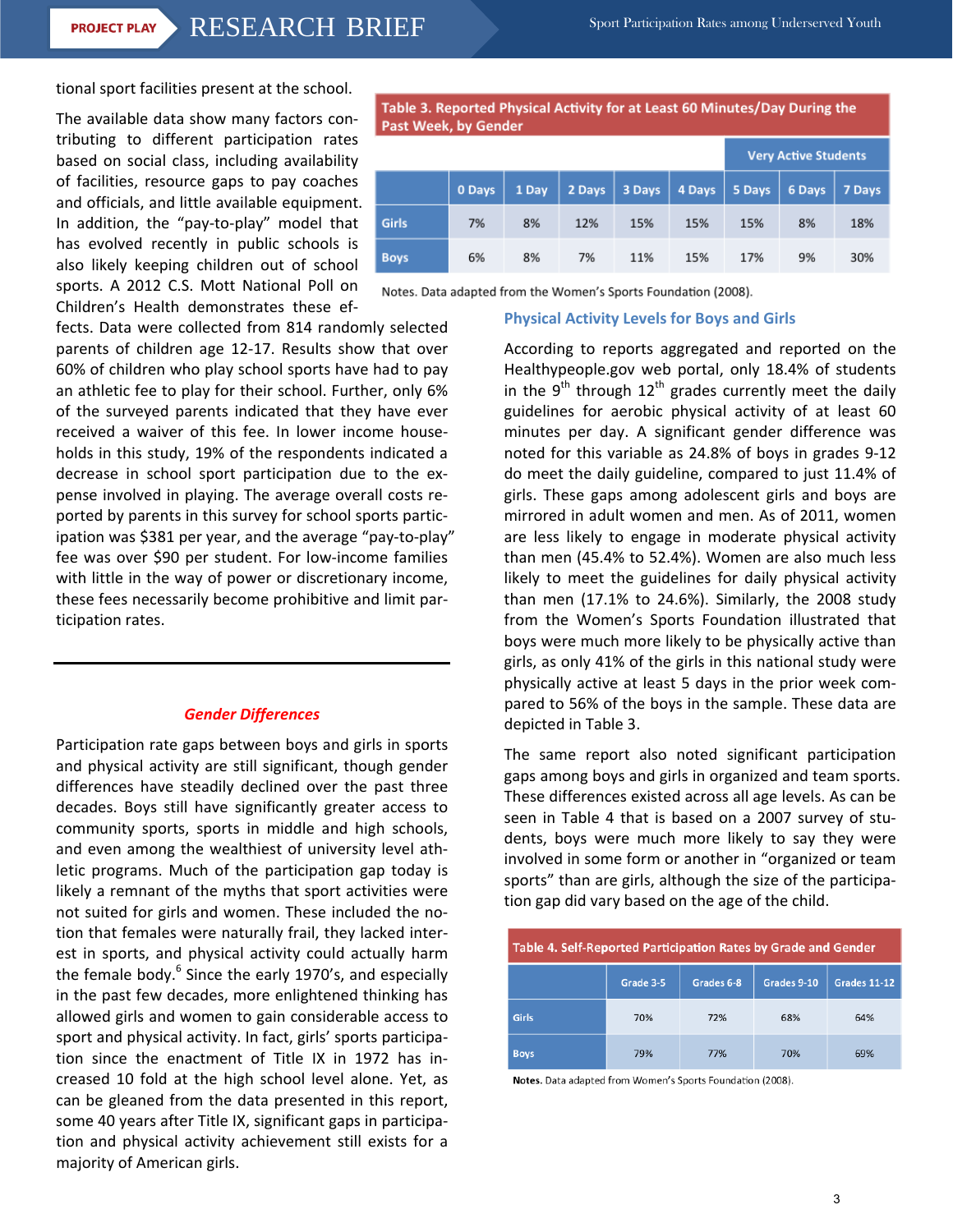However, as noted in this study, sport opportunities for girls varied greatly based on a child's geographic loca‐ tion, family structure, and even race. A summary de‐ scribing these differences from the report suggested the following (Women's Sport Foundation, 2008, p. 34):

*Our findings suggest that if children are female, live in an urban area and are growing up in a lower‐ income single‐parent family, they are less likely to be involved with sports during childhood and adoles‐ cence. Children's life chances in sport, or the proba‐ bilities that they will ever play and benefit from sports, flow from the intersections between personal*

tion in numerous sport types and from being members of private sports organizations. Beyond these forms of discriminatory and exclusionary practices, variations in discretionary income and cultural norms also contribute to racial differences in both access to and participation in sports.<sup>9</sup> Relative to Whites, racial minorities are more likely to live in poverty and have restricted resources available to pay for sport participation. Cultural norms and expectations also influence who takes part in what sports, as they set expectations and signals of what is appropriate or popular to young athletes.

*preferences and social opportu‐ nities. Suburban girls have more sport options than their urban and rural counterparts. The chances that a poor girl will nev‐ er play a sport are greater than an upper‐middle‐class girl. Fewer urban girls participate in sports than their male counterparts.* 

According to the National Federa‐ tion of State High School Associa‐ tions (NFHS), in 2012‐13, there were 4,490,854 boys and 3,222,723 girls participating in high school sports. Over the past 20 years, girls' participation has increased 63%, compared to 31% Table 5. Percent of American Adults Who Do Not Participate in Leisure-Time **Physical Activity, By Race and Year** 

|                              | 2008    | 2009  | 2010    | 2011  |
|------------------------------|---------|-------|---------|-------|
| <b>American Indian</b>       | 49.2%   | 35.2% | 40.2%   | 35.2% |
| <b>Black Only</b>            | 47.3%   | 40.7% | 42.8%   | 40.8% |
| <b>White Only</b>            | 34.6%   | 30.8% | 30.8%   | 30.1% |
| <b>Asian Only</b>            | 33.6%   | 36.2% | 32.9%   | 32.6% |
| <b>Native Hawaiian or PI</b> | $- - -$ | 46.2% | $- - -$ | 55.5% |
| <b>Hispanic or Latino</b>    | 47.4%   | 43.9% | 44.6%   | 42.2% |

Notes. Data adapted from www.healthypeople.gov.

#### **Physical Activity Levels by Race**

The focus of this research brief is to outline participa‐ tion rates of American youth sports and physical activity. However, data showing differential participation rates in adults can also be quite informative, especially when adult data reflect activities among youth. For example, data from the Healthypeople.gov data portal suggests that the proportion of adults who do not participate in any form of leisure‐time physical activity continues to be high and varies by race. White American adults indicated the lowest (best) levels of inactivity, while Hispan‐ ic and Latino adults indicated some the highest inactivi‐ ty levels. These data are depicted in Table 5.

> Iannotti and Wang, who collected data over an 8‐year timespan from over 30,000 U.S. adolescents between the ages of 11 and 16, observed a similar pattern in youth.<sup>10</sup> The authors in this study defined physical activity as "*any activity that usually increases your heart rate and makes you get out of breath some of the time*" and assessed the volume of activity achieved on a days per week basis. They found significant gender differences across all three timespans analyzed, further supporting

for boys (NFHS, 2013). Further, in 1971 only 1 out of every 27 high school girls played a sport. In 2008, 1 in 2.4 girls played a high school sport compared to 1 out of every 1.7 boys in American high schools.<sup>7</sup> Participation in National Collegiate Athletic Association (NCAA) sports also demonstrate significant gaps in the sports oppor‐ tunities offered to women as compared to men. In 2011‐2012, the average NCAA institution had 238 men and 181 women participating. That year, there were 198,103 women participating on 9,999 teams, while there were 261,150 men participating on 8,784 teams.

### *Racial Differences*

Significant events and practices in American history, such as segregation and racial exclusion, have severely limited racial minorities' participation in sports. Indeed, African‐Americans, in particular, were systematically excluded from White-controlled sports events, programs, and organizations for decades.<sup>8</sup> Even today African‐Americans continue to be excluded from participa‐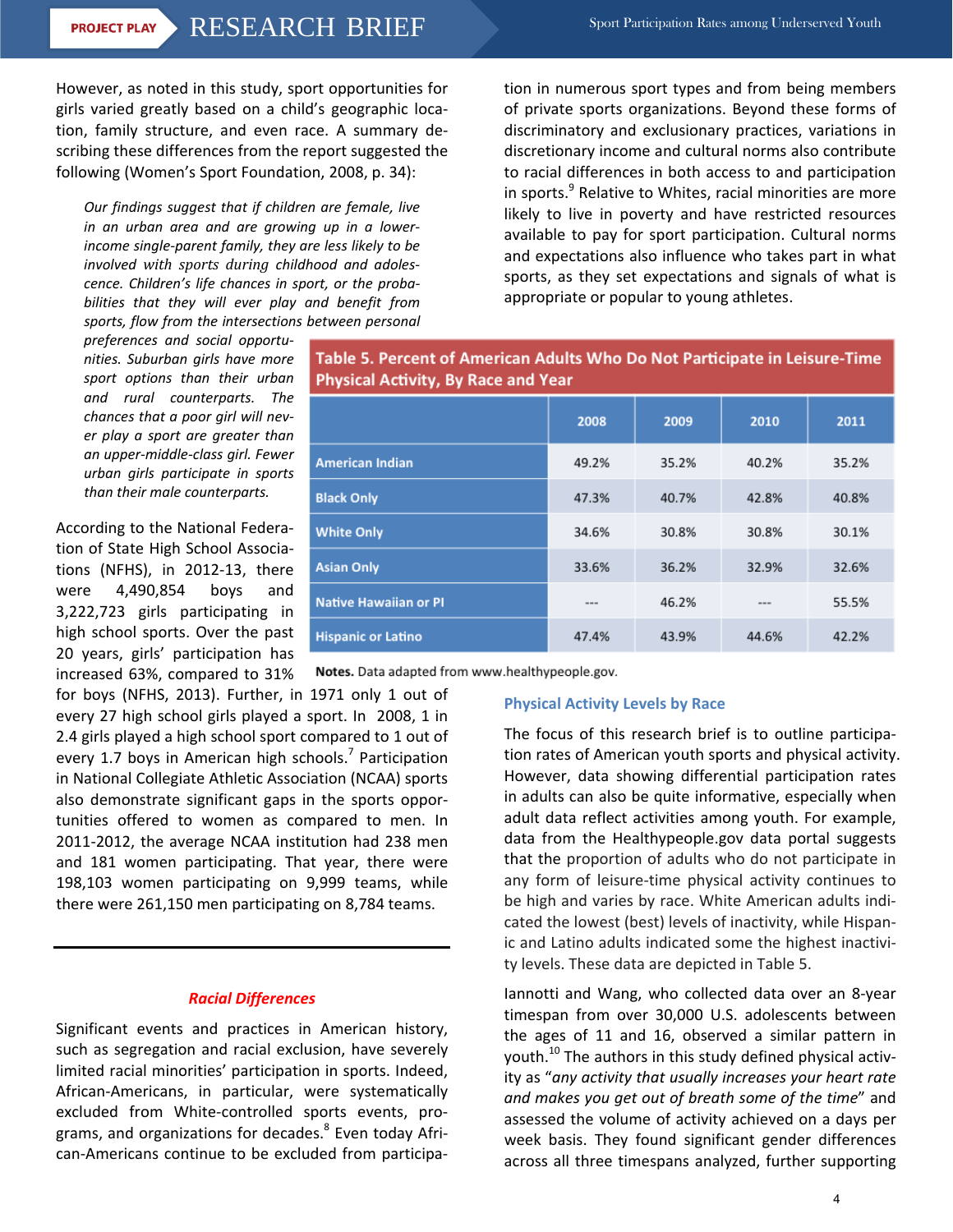the activity gaps discussed in the gender section. The authors also noted significant race effects, as Hispanic adolescents were less physically active on a daily basis than were Whites. Unfortunately, the data for the racial difference analyses were not provided in the manu‐ script and only this one racial difference was noted as significantly different in their population, which includ‐ ed a comparison of Whites, African‐Americans, Hispan‐ ics, and category they termed 'Other' races.

The Department of Health and Human Services' Healthy People 2010 Final Report $^{11}$  also provides considerable data related to the physical activity levels for both adults and high school aged children. For the data relat‐ ed to high school youth, White students in the  $9<sup>th</sup>$  to  $12<sup>th</sup>$  grades were reported to be more likely to engage in both moderate daily physical activity and vigorous phys‐ ical activity than were either Black students or Hispanic or Latino students. Unfortunately, data are not available for activity level comparisons among Asians, American Indians, persons with mixed races, or Native Hawai‐ ian/Pacific Islander students.

#### **Sport Participation by Race**

Data depicted in Table 6 show how race and gender interact to influence athletic involvement.<sup>12</sup> Asian girls were most likely to be a non‐athlete and least likely to be a highly involved athlete. Among boys, Hispanic re‐ ported the highest percentage of non‐athletes in the sample at 28%, and just 25% of Hispanics in the study were identified as being highly involved athletes. This

| Table 6. Athletic Involvement by Gender and Race |  |  |
|--------------------------------------------------|--|--|
|--------------------------------------------------|--|--|

|                                           | <b>White</b> | <b>African</b><br><b>American</b> | <b>Hispanic</b> | Asian |
|-------------------------------------------|--------------|-----------------------------------|-----------------|-------|
| <b>Female Non-Athlete</b>                 | 24%          | 36%                               | 36%             | 47%   |
| <b>Female Moderately Involved Athlete</b> | 54%          | 47%                               | 50%             | 44%   |
| <b>Female Highly Involved Athlete</b>     | 22%          | 17%                               | 14%             | 9%    |
|                                           |              |                                   |                 |       |
| <b>Male Non-Athlete</b>                   | 26%          | 21%                               | 28%             | 22%   |
| <b>Male Moderately Involved Athlete</b>   | 43%          | 49%                               | 47%             | 43%   |
| <b>Male Highly Involved Athlete</b>       | 31%          | 30%                               | 25%             | 35%   |

Notes. Data adapted from Women's Sport's Foundation (2008). Moderately involved athletes play 1-2 sports per year. Highly involved athletes play 3 or more sports per year.

figure is substantially lower than the corresponding val‐ ues among White boys (30%) and African‐American boys (31%).

#### *Physical and Intellectual Disabilities*

According to the U.S. Census Bureau, approximately 56.7 million people in the U.S. had a disability in the 2010. This figure represents about 18% of the popula‐ tion, meaning that 1 in 5 Americans have a disability. Data related to children and adolescents with a disabil‐ ity suggests that 8.4% of children in the U.S. under the age of 15 have a disability, and 4.2% of this population has what is considered a severe disability.

Children and adolescents with disabilities often experi‐ ence very limited opportunities for athletic participation in their communities and schools, $13$  and thus these children are at a disproportionate risk of being physically inactive. These dynamics can also increase complica‐ tions from secondary conditions often associated with disabilities.<sup>14</sup> Physical inactivity as youth likely also contributes to the fact that adults with disabilities are much more likely to obese and be physically inactive than are adults without disabilities.<sup>15</sup>

Access to sports for athletes with a disability is almost non-existent at the college level<sup>16</sup>, but several high schools across the country have made progress in

providing opportunities for ath‐ letes with disabilities on their campuses. A recent report, in the National Federation of High Schools publication *High School Today17,* outlines how schools in a dozen states are offering athletics programming adapted for stu‐ dents with disabilities. The NFHS have also been very proactive in disseminating information and interpretations of the U.S. De‐ partment of Education's Office of Civil Rights "Dear Colleague" letter, which outlined the legal obligations of schools to provide stu‐ dents with disabilities equal op‐ portunities to participate in athlet‐ ics. Further, according to the 2012‐2013 NFHS High School Ath‐ letics Participation Survey, 8,747 high school student‐athletes par‐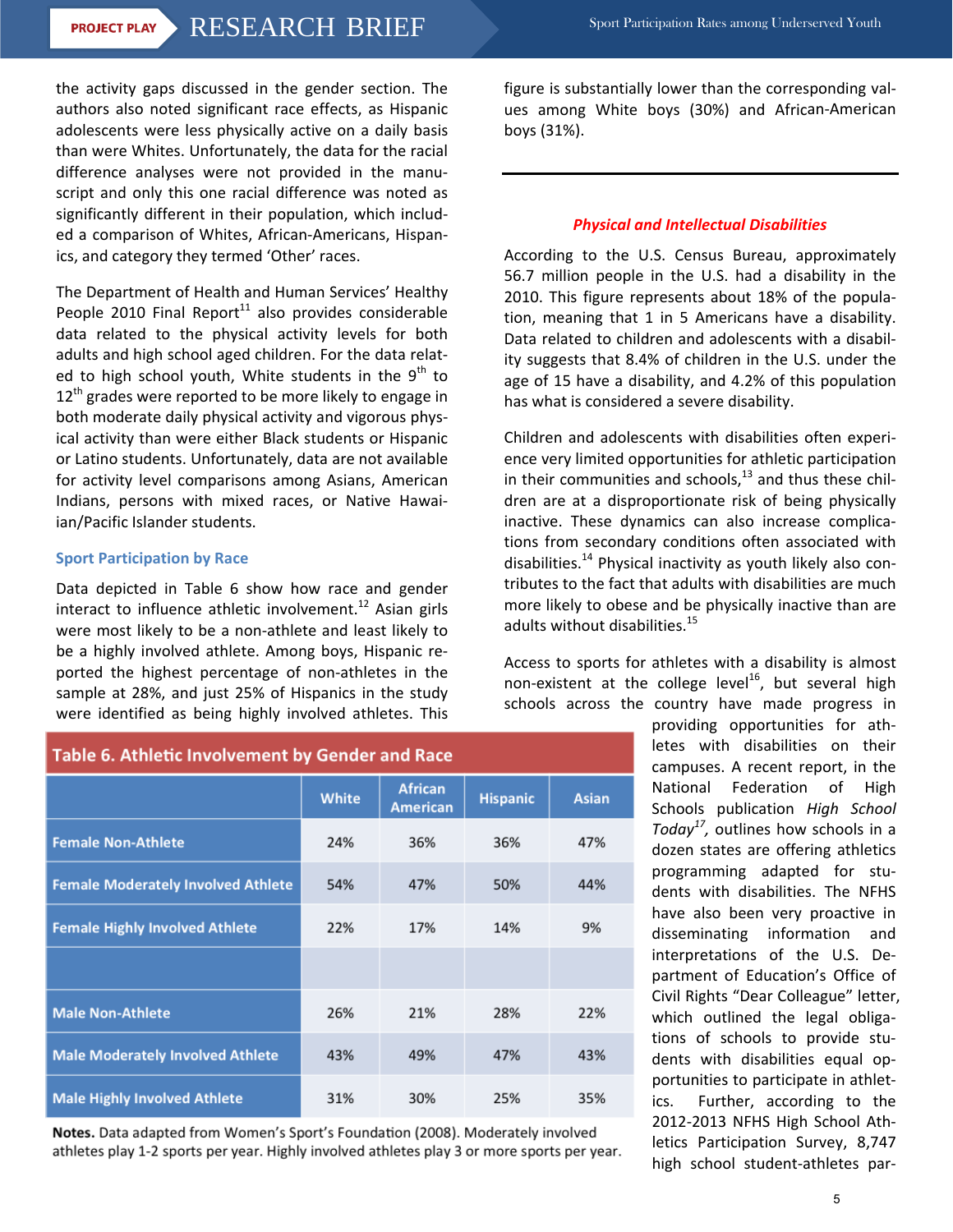ticipated in adapted sports in the U.S., which represent‐ ed an impressive increase from the 3,958 participants that participated in the 2011‐2012 reporting year.

The Individuals with Disabilities Education Act (IDEA) defines a child with a disability as a child having one of the disabilities specified in section  $602(3)$  of the law, who by reason of the disability needs special education and related services. The following categories of disability are included in section 602(3) of the IDEA: developmental delay (only for children under the age of 9); intellectual disability (formerly known as mental retardation); hearing impairments including deafness; speech or language impairments; visual impairments including blindness; emotional disturbance; orthopedic impairments; autism; traumatic brain injury; or other health impairments; and specific learning disabilities. 

Source. US Department of Education  $(2011, p. 3)$ <sup>18</sup>

However, in a majority of school districts in the U.S., athletes with disabilities lack any opportunities to par‐ ticipate, and the schools are unwilling to allow athletes with disabilities to participate with their able‐bodied counterparts.<sup>19</sup> According to DePauw and Gavron, per‐ sons with disabilities face several key issues when pur‐ suing sports participation.<sup>20</sup> Attitudes toward athletes with disabilities are poor, as they are seen as second class athletes. As a result, athletes with disabilities face barriers to inclusion, including a lack of sport programs, access to trained staff, access to accessible facilities, and financial resources for specialized equipment.

The available data comparing activity and sport partici‐ pation for individuals with disabilities demonstrates just

how severe of a gap exists between those with and without disabilities. According to the Healthypeople.gov web portal, 47% of adults with an activity limitation do not engage in any physical activity. This is substantially higher than the corresponding proportion (27%) of persons without that kind of disability. Further, 31.8% of people with an activity limitation en‐ gage in at least 150 minutes per week of mod‐ erate physical activity, compared to 52.7% of their peers without the limitation.

Data demonstrating physical activity levels for children and adolescents with disabilities show

a similar pattern, and one estimate suggests that physi‐ cal activity levels for children with disabilities can be as

much as 4.5 times lower than those without disabili‐ ties. $18$ 

A 2010 study by the U.S. Government Accounting Office (GAO) aggregated and reported data from several large governmental sponsored studies to offer estimates of physical education class participation as well as engage in sport and physical activity outside of school. $^{21}$  Data in this report suggest that students with disabilities attend a physical education class at their schools at a similar rate as their able‐bodied peers (44% and 49%, respec‐ tively). Furthermore, no differences were noted in the amount of time able‐bodied and disabled students ac‐ tually engaged in physical activity during their physical education courses.

The GAO report also suggests that students with disabil‐ ities do participate in extracurricular activities at fairly decent levels, although comparisons of participation rates to students without disabilities are not offered in the report. As depicted in Table 7, data suggests that 41% of students with disabilities aged 6 to 12 years old, and 33% of students aged 13 to 16 years old, reported participating in at least one school or community‐based sport. Sports participation was significantly higher among boys with disabilities than for girls across both age groups.

As noted, comparisons to students without disabilities were not included in the report. However, when com‐ paring these participation rates to the data available in other report, it can be concluded that able‐bodied stu‐ dents participate at a much higher level than disabled athletes.

|  | able 7. Population Estimates for Sport Participation among Students with Disabilities |  |
|--|---------------------------------------------------------------------------------------|--|
|--|---------------------------------------------------------------------------------------|--|

|                    | <b>Overall</b>  |                  | <b>Girls</b>    |                  | <b>Boys</b>     |                  |
|--------------------|-----------------|------------------|-----------------|------------------|-----------------|------------------|
|                    | Ages 6<br>to 12 | Ages 13 to<br>16 | Ages 6 to<br>12 | Ages 13 to<br>16 | Ages 6 to<br>12 | Ages 13 to<br>16 |
| <b>Non-Athlete</b> | 59%             | 67%              | 69%             | 77%              | 55%             | 63%              |
| <b>Athlete</b>     | 41%             | 33%              | 31%             | 23%              | 45%             | 37%              |

Notes. Data based on GAO report (2010). Athlete = participated on at least one sports team.